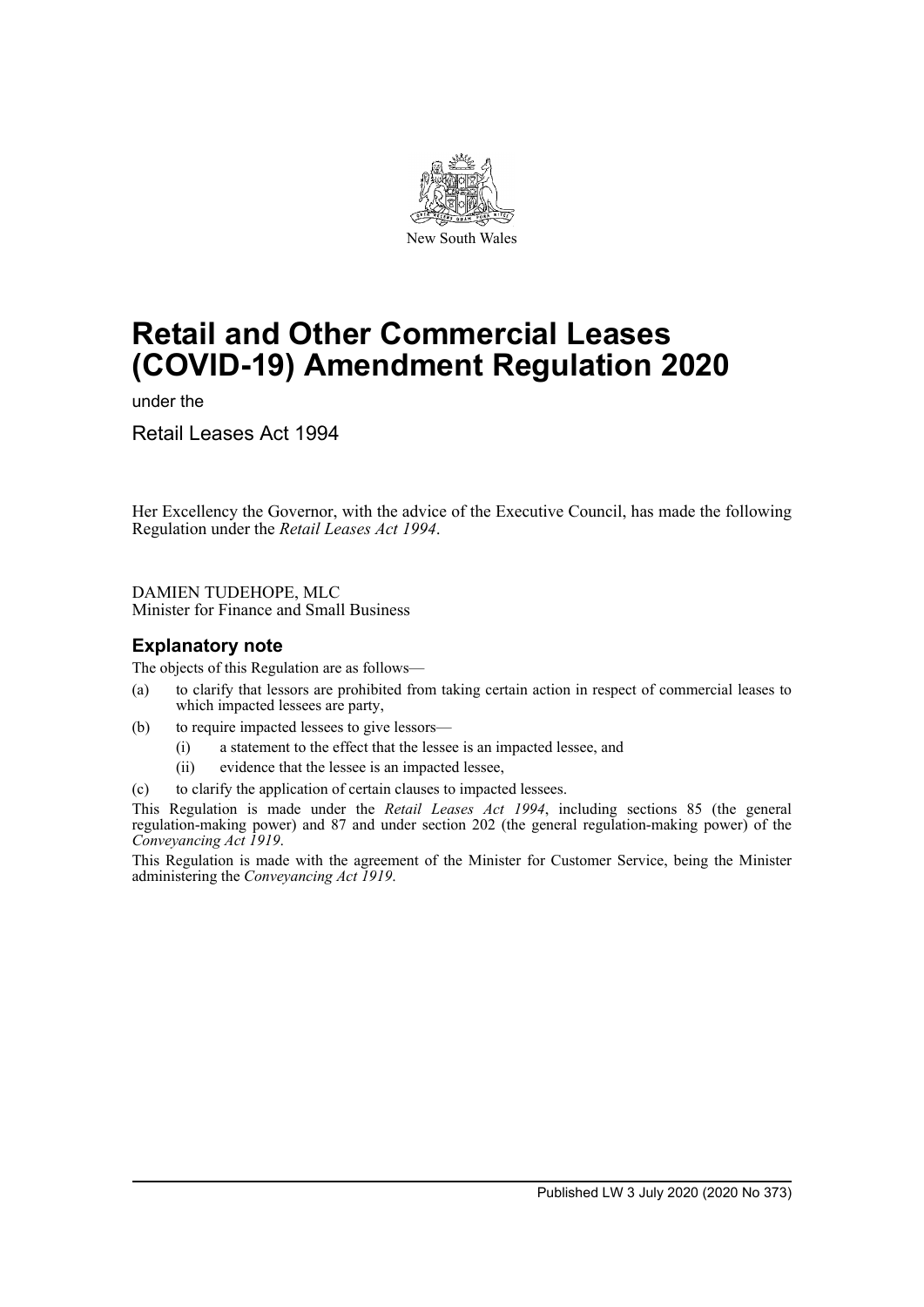# **Retail and Other Commercial Leases (COVID-19) Amendment Regulation 2020**

under the

Retail Leases Act 1994

#### **1 Name of Regulation**

This Regulation is the *Retail and Other Commercial Leases (COVID-19) Amendment Regulation 2020*.

#### **2 Commencement**

This Regulation commences on the day on which it is published on the NSW legislation website.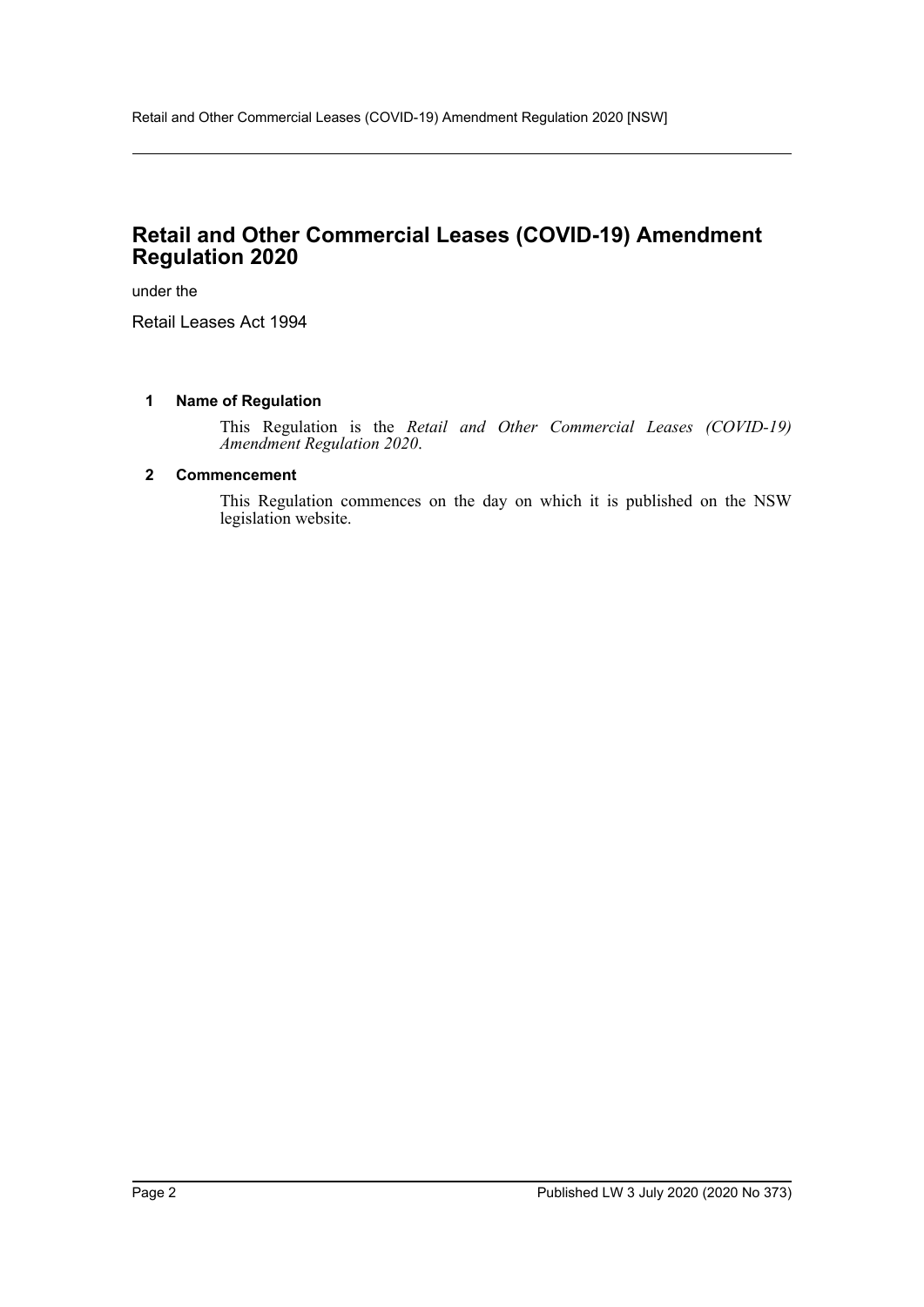# **Schedule 1 Amendment of Retail and Other Commercial Leases (COVID-19) Regulation 2020**

#### **[1] Clause 6 Prohibitions and restrictions relating to commercial leases**

Omit "a lessee" from clause 6(5). Insert instead "an impacted lessee".

# **[2] Clause 6(5)(a)**

Omit "a commercial lease".

Insert instead "the commercial lease to which the impacted lessee is a party".

# **[3] Clause 6(5)(b) and (6)**

Insert "impacted" before "lessee" wherever occurring.

#### **[4] Clause 7 Obligation to renegotiate rent and other terms of commercial leases before prescribed action**

Insert before clause 7(1)—

(1A) This clause applies to a commercial lease to which an impacted lessee is a party (an *impacted lease*).

# **[5] Clause 7(1), (3) and (4)**

Omit "a commercial lease" and "the commercial lease" wherever occurring.

Insert instead "an impacted lease" and "the impacted lease", respectively.

# **[6] Clause 7(1)**

Omit "an impacted lessee". Insert instead "the impacted lessee concerned".

# **[7] Clause 7(2)**

Omit the subclause. Insert instead—

(2) Any party to an impacted lease may request the other parties to renegotiate the rent payable under, and other terms of, the impacted lease.

# **[8] Clause 7(3A) and (3B)**

Insert after clause 7(3)—

- (3A) An impacted lessee must give the lessor the following in respect of the impacted lease—
	- (a) a statement to the effect that the lessee is an impacted lessee,
	- (b) evidence that the lessee is an impacted lessee.
- (3B) If the impacted lessee does not comply with subclause (3A), the lessor is taken to have complied with this clause.

# **[9] Clause 10 Lessor action for non-COVID-19 pandemic related reasons**

Omit "See leasing principle No. 2 in the National Code of Conduct." from the note to the clause.

#### **[10] Clause 13**

Insert after clause 12—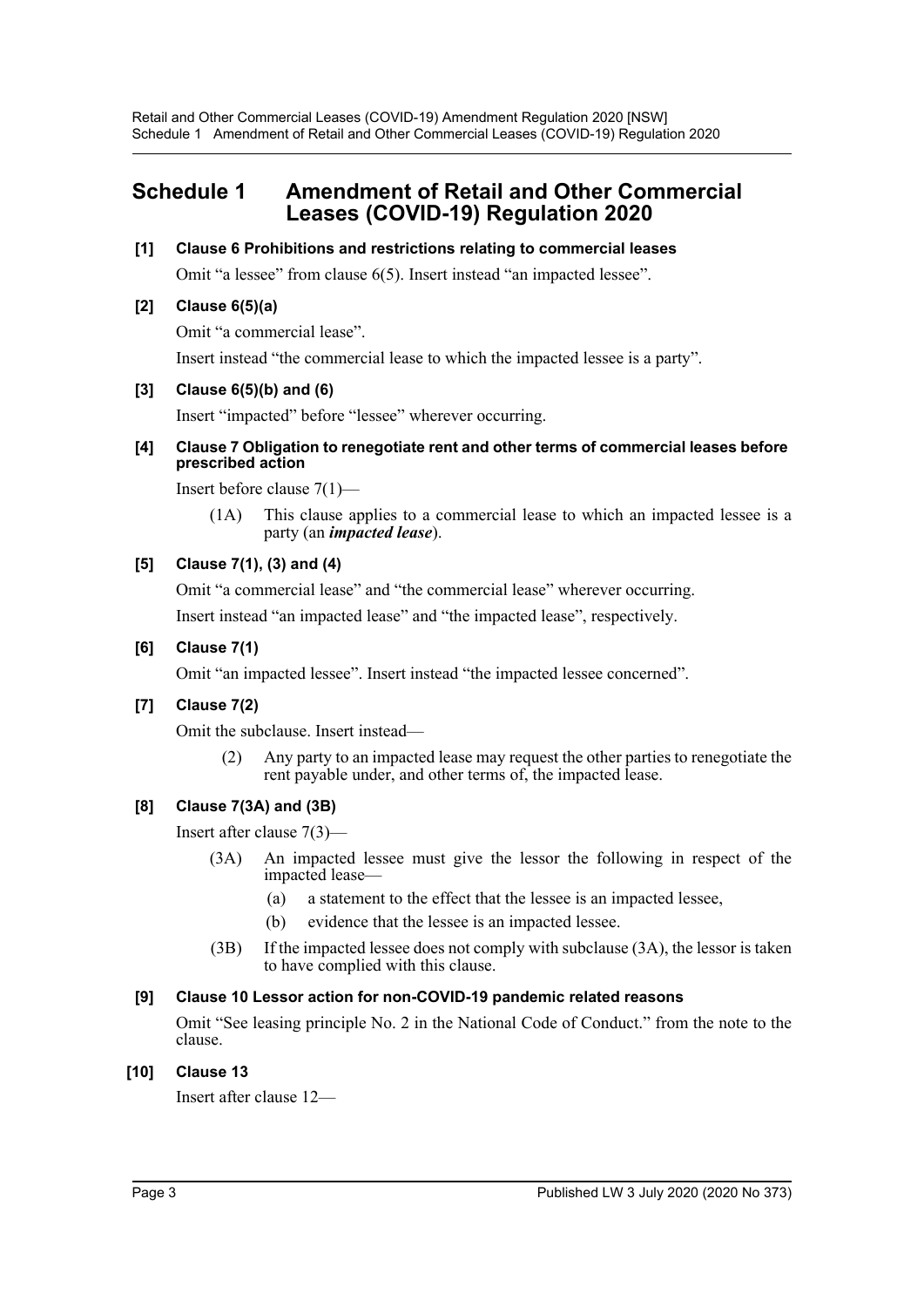#### **13 Evidence of impacted lessee status—savings provision**

- (1) The amendments to clause 7 made by the *Retail and Other Commercial Leases (COVID-19) Amendment Regulation 2020* extend to renegotiations commenced but not completed before the commencement of the amendments.
- (2) For the avoidance of doubt, the amendments do not extend to a matter for which a retail tenancy claim has been made under section 71 of the Act.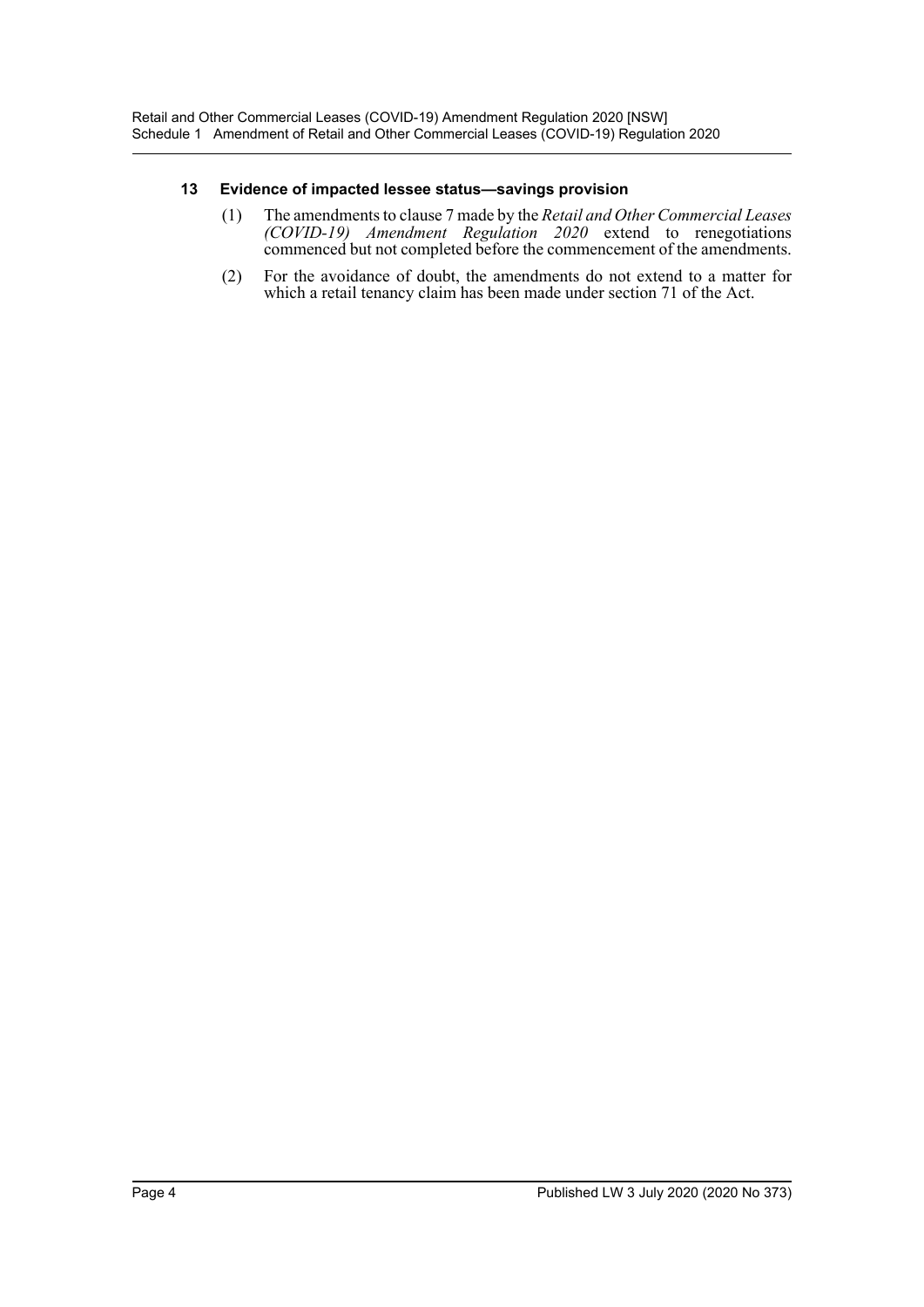# **Schedule 2 Amendment of Conveyancing (General) Regulation 2018**

# **[1] Schedule 5 Commercial leases—COVID-19 pandemic special provisions**

Omit "a lessee" from clause 4(5) to the Schedule. Insert instead "an impacted lessee".

# **[2] Schedule 5, clause 4(5)(a)**

Omit "a commercial lease".

Insert instead "the commercial lease to which the impacted lessee is a party".

# **[3] Schedule 5, clause 4(5)(b) and (6)**

Insert "impacted" before "lessee" wherever occurring.

# **[4] Schedule 5, clause 5(1A)**

Insert before clause 5(1)—

(1A) This clause applies to a commercial lease to which an impacted lessee is a party (an *impacted lease*).

# **[5] Schedule 5, clause 5(1), (3) and (4)**

Omit "a commercial lease" and "the commercial lease" wherever occurring.

Insert instead "an impacted lease" and "the impacted lease", respectively.

#### **[6] Schedule 5, clause 5(1)**

Omit "an impacted lessee". Insert instead "the impacted lessee concerned".

#### **[7] Schedule 5, clause 5(2)**

Omit the subclause. Insert instead—

(2) Any party to an impacted lease may request the other parties to renegotiate the rent payable under, and other terms of, the impacted lease.

# **[8] Schedule 5, clause 5(3A) and (3B)**

Insert after clause 5(3)—

- (3A) An impacted lessee must give the lessor the following in respect of the impacted lease—
	- (a) a statement to the effect that the lessee is an impacted lessee,
	- (b) evidence that the lessee is an impacted lessee.
- (3B) If the impacted lessee does not comply with subclause (3A), the lessor is taken to have complied with this clause.

#### **[9] Schedule 5, clause 8**

Omit "See leasing principle No. 2 in the National Code of Conduct." from the note to the clause.

#### **[10] Schedule 5, clause 11**

Insert after clause 10—